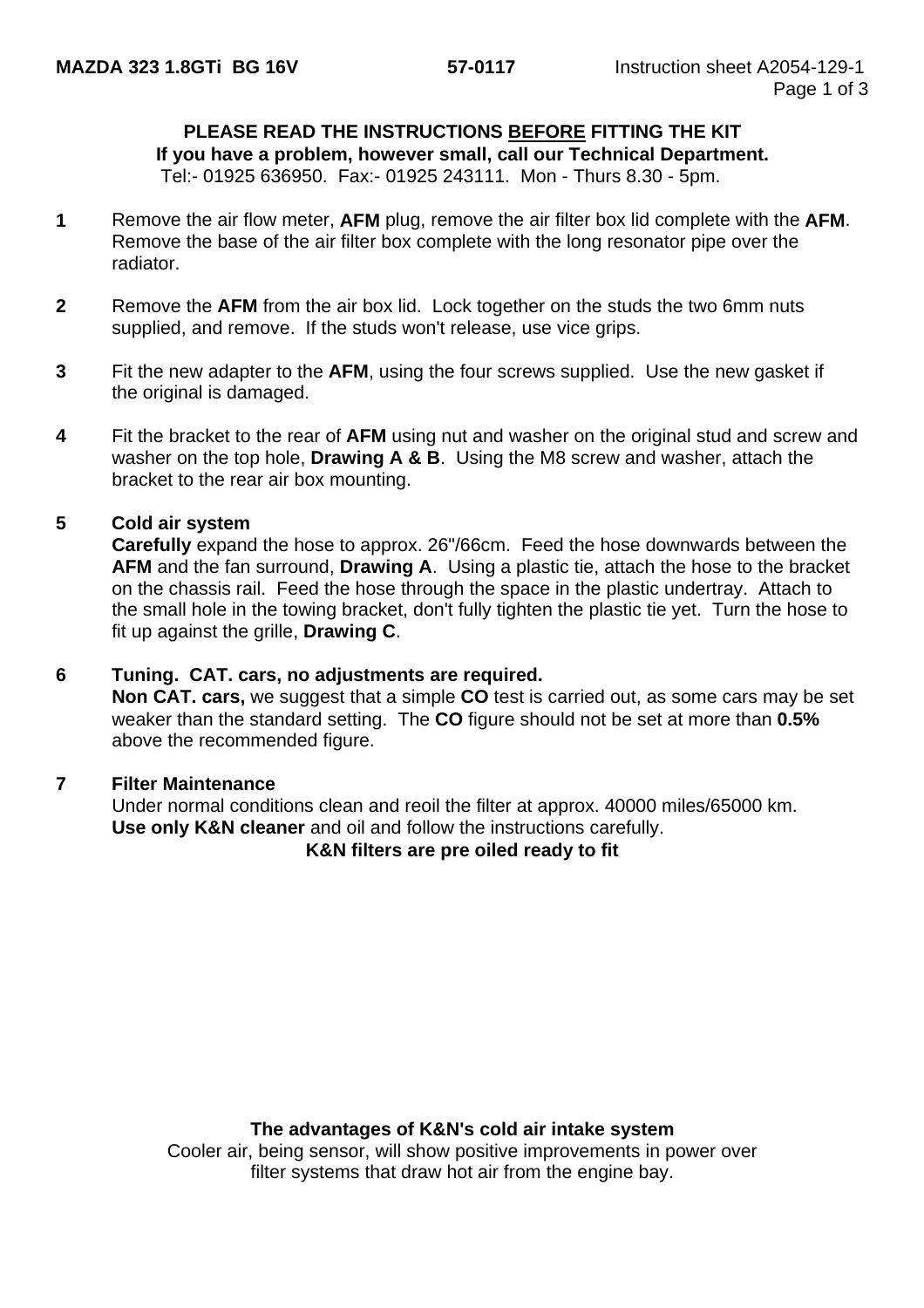## **This Kit Should Contain :-**

1 x Air filter.

- 1 x Cold air hose assembly.
- 1 x Instruction sheet.
- 1 x Instruction pack:-
	- 1 x Filter maintenance sheet.
	- 1 x K&N window sticker.
	- 1 x Million mile warranty card.
	- 1 x Leaflet.
- 1 x Fixing kit containing :-
	- 1 x M6 x 16 hex screw.
	- 2 x M6 hex nuts.
	- 2 x 6mm spring washers.
	- 1 x AFM adaptor.
	- 1 x Gasket.
	- 4 x M6 x hex head screws
	- 1 x M8 x 16 hex screw.
	- 1 x 8mm spring washer.
	- 2 x Plastic cable ties (14" long).
	- 1 x hose clip size 48.
	- 1 x Bracket.
	- 4 x M6 metal washers

### **IMPORTANT INSTRUCTIONS FOR ROUND ENTRY CLAMP ON AIR FILTERS**

Gently tighten the hose clip to the point where the filter will just rotate on the pipe or intake flange Reposition the K&N logo straight, then **give the clip two turns i.e. 360 , no more.**

# **FITTING YOUR OWN 57i KIT**

If not, **it is essential** that the person fitting the kit (e.g. mechanic) **carefully follows these particular instructions** even if he has fitted K&N kits before. This will save you both time and money. Kits incorrectly fitted may show a loss in performance e.g. the positioning of the essential cold air hose, (flexi expandable and rubber hoses are used).

**A final check** under the bonnet, by yourself, with the instructions, would seem sensible.